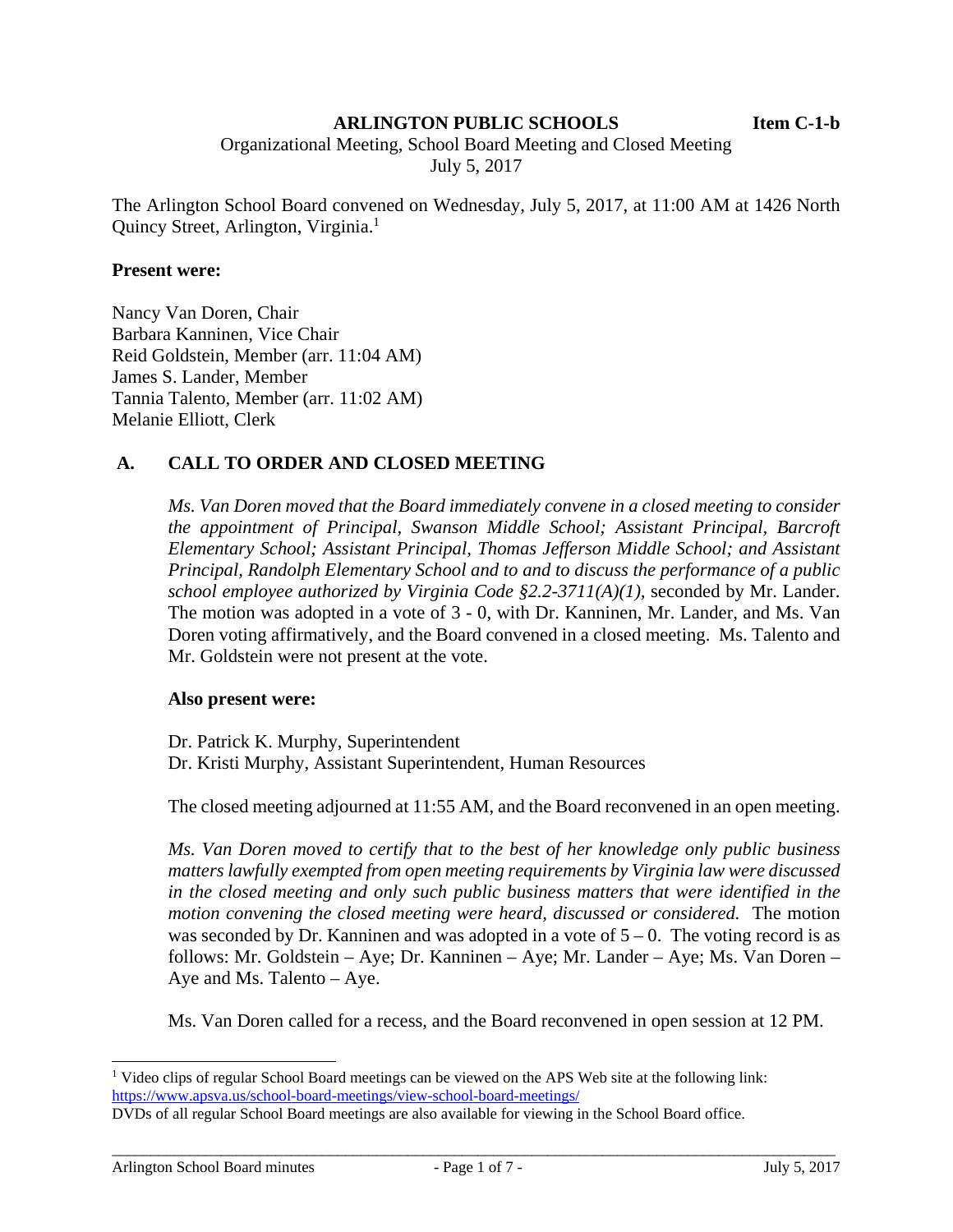### **Also present were:**

John Chadwick, Assistant Superintendent, Facilities and Operations Linda Erdos, Assistant Superintendent, School and Community Relations Dr. Tara Nattrass, Assistant Superintendent, Instruction Dr. Brenda Wilks, Assistant Superintendent, Student Services and Special Education David Blorstad, Finance Director Terance Proctor, Director, Service Support Center and Infrastructure Services

# **B. ORGANIZATIONAL MEETING**

### 1. School Board Code of Conduct

*Mr. Lander moved that the School Board adopt the Code of Conduct*, seconded by Dr. Kanninen.The motion was adopted in a vote of 5 – 0, with Mr. Goldstein, Dr. Kanninen, Mr. Lander, Ms. Van Doren and Ms. Talento voting affirmatively. All Board members then signed the document.

Ms. Van Doren welcomed attendees, including County Board Chair Jay Fisette, Vice Chair Katie Cristol, and members Libby Garvey and John Vihstadt. She also acknowledged County Manager Mark Schwartz.

### 2. Election of the Chair of the Board:

Recognizing all that was accomplished in the past year and the full agenda in the year ahead, Mr. Goldstein confirmed the need for a proactive, visionary and taskoriented Chair. Acknowledging her many contributions in the community as well as her efforts as a member and as Vice Chair of the Board, *Mr. Goldstein nominated Dr. Kanninen for Chair for the 2017-2018 school year.* The motion was seconded by Ms. Talento. The motion was adopted in a vote of  $5 - 0$ , with Mr. Goldstein, Dr. Kanninen, Mr. Lander, Ms. Van Doren and Ms. Talento voting affirmatively.

3. Election of the Vice-Chair of the Board:

Recognizing the importance of a strong leader who is engaged in the work of the Board*, Ms. Talento nominated Mr. Goldstein as Vice Chair for the 2017-2018 school year*, seconded by Ms. Van Doren. The motion was adopted in a vote of 5 – 0, with Mr. Goldstein, Dr. Kanninen, Mr. Lander, Ms. Van Doren and Ms. Talento voting affirmatively.

*Mr. Lander moved for adoption of organizational items 4 through 14, seconded by Ms.* Van Doren, and the motion was adopted in a vote of  $5 - 0$ , with Mr. Goldstein, Dr. Kanninen, Mr. Lander, Ms. Van Doren and Ms. Talento voting affirmatively. The following items were approved:

4. Appointment of the Clerk of the Board:

Melanie Elliott was re-appointed Clerk of the Board for the 2017-2018 school year.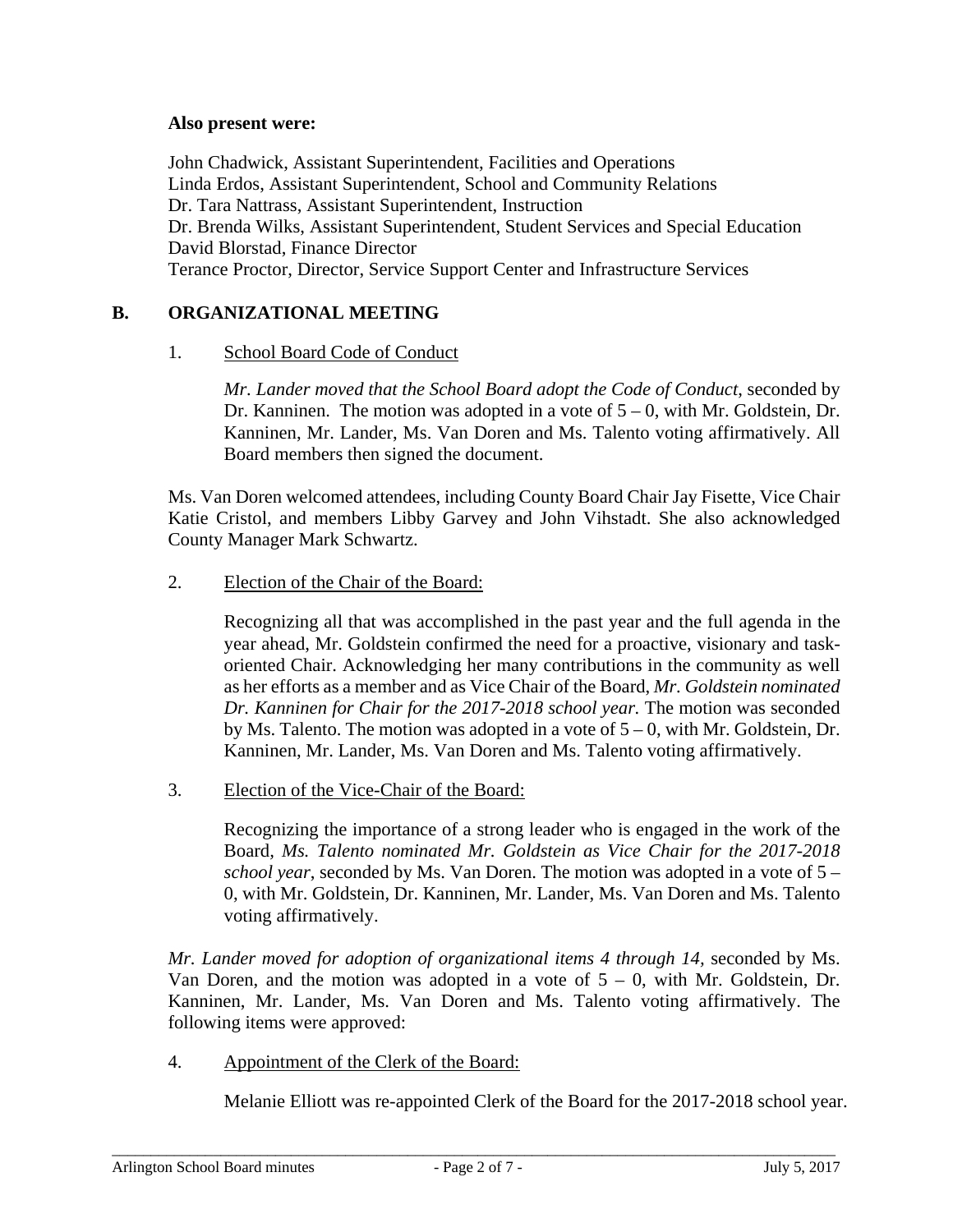5. Appointment of the Deputy Clerk of the Board:

Claudia Mercado was reappointed Deputy Clerk of the Board for the 2017-2018 school year.

- 6. Approval of Payment of Claims
- 7. Supervision of Construction
- 8. Adoption of Schedule of School Board Meetings, 2017-2018 School Year
- 9. Adoption of Proposed Schedule of Pay Dates, 2017-2018 School Year
- 10. Adoption of Existing Policies and Regulations
- 11. Adoption of Proposed Guidelines on Executive Session Confidentiality
- 12. School Board Member Liaison Assignments, 2017-2018
- 13. School Board Speaker Guidelines
- 14. Audit Committee Chair

Dr. Kanninen announced that, in compliance with the Code of Virginia, as part of the organizational items, the School Board re-adopted existing policies for the administration of Arlington Public Schools. A current copy of the policies is posted on the Arlington Public School's website at www.apsva.us/policies and is available to employees and to the public. For citizens who do not have online access, printed copies of the policies are available in the School Board Office and the Office of School and Community Relations in the Education Center, and the Virginia Room in the Arlington Central Library.

Dr. Kanninen also reviewed additional items that were adopted such as Board liaison assignments and the Speaker Guidelines for public comment at Board meetings.

### **SCHOOL BOARD MEETING**

### **C. ANNOUNCEMENTS: (12:08 PM)**

As outgoing Chair, Ms. Van Doren congratulated the staff, students and community for a successful year. She thanked the Superintendent, Executive Leadership Team, and APS staff for their hard work on behalf of the students and their families. She also recognized support the County has provided to APS by fully funding the budget, supporting the schools, and collaborating to ensure that needed space and resources are provided to the schools. She appreciated the hard work of students and the support of their families as well as the community, all of which contributed to a successful year.

APS completed many major tasks from the APS 3-5 year Action Plan during the year, and Ms. Van Doren shared highlights of that work. The Board revised the options and transfer policy, approved refinements to high school boundaries, established the Joint Facilities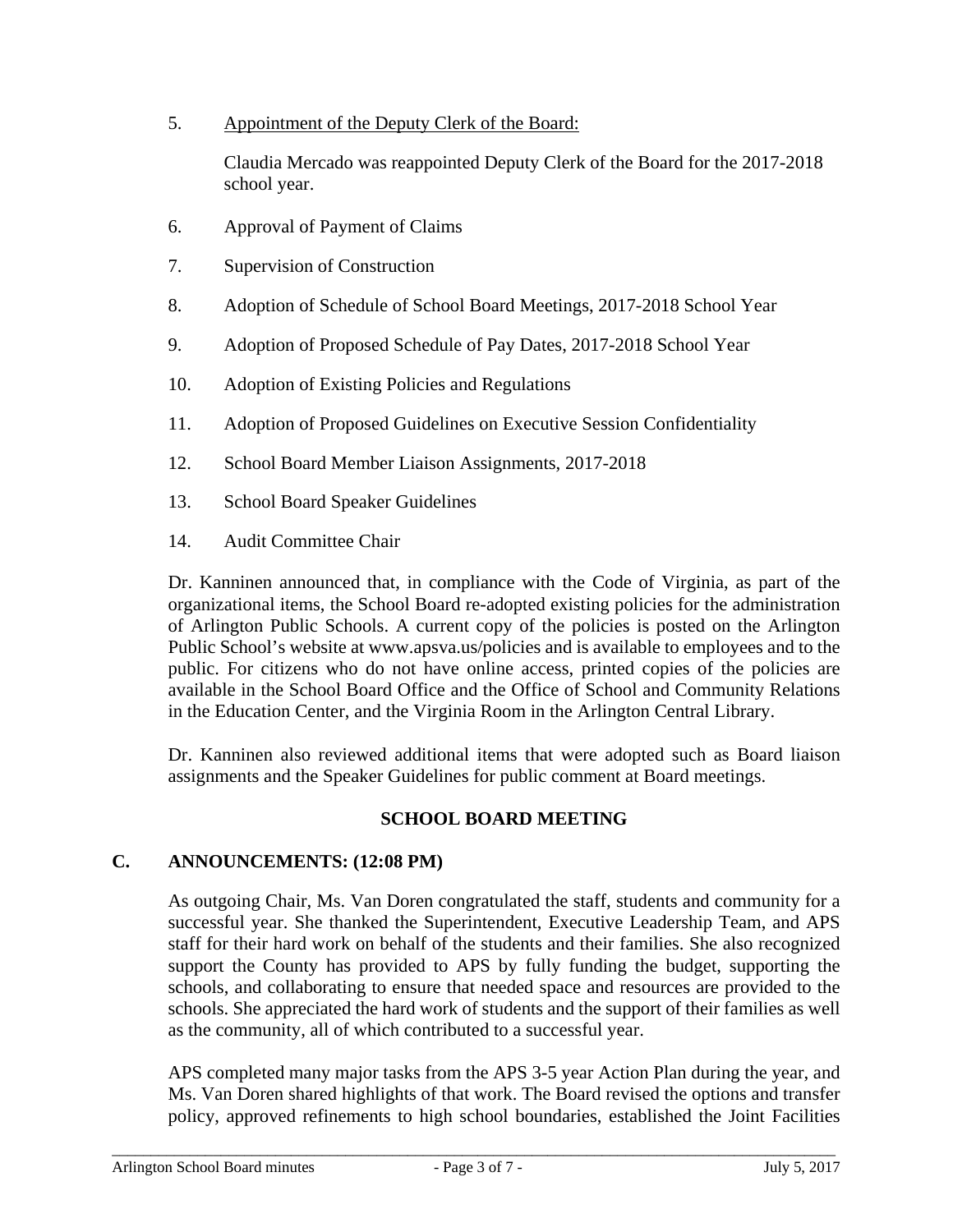Advisory Committee, made a commitment to strengthening literacy, and appointed a significant number of key leaders. In addition, the Board approved building designs for new elementary, middle and secondary schools, and approved plans to add 1,300 or more high school seats to accommodate the growing enrollment. These efforts were supported by community engagement, and decisions made reflected the feedback received.

Ms. Van Doren also reaffirmed the Board's dedication to the community and their commitment to being caring, supportive, inclusive, and welcoming. This commitment is reflected in updated policies and in the administration of schools. Looking forward, she planned to continue to address the needs of students with disabilities and second language learners, and to listen to the community so the Board can best support the schools. In closing, she acknowledged the Superintendent and staff, the contributions of students, parents and the community, and the dedication of her Board colleagues.

Mr. Lander spoke of his experience on the Board, appreciating the perspective he had gained over the years. He recognized that while it may not seem that progress is being made, many accomplishments are achieved each year. He acknowledged the different perspectives new staff and Board members bring, and appreciated their efforts and commitment. Thanking the Superintendent for his leadership and guidance as APS has evolved, Mr. Lander recognized the tremendous growth that continues to occur. He also thanked his County Board colleagues for their support, particularly Mr. Fisette, who has provided him with guidance and wisdom. In addition, he acknowledged former School Board member Frank Wilson, who was, and continues to be, a mentor to him.

Looking forward, Mr. Lander recognized many projects ahead and reminded the Board to focus on each individual child, to ensure they have the support they need to learn and succeed. He highlighted achievements, such as the establishment of mentoring programs for young men of color and programs for middle school boys and girls, and hoped these efforts continue. He encouraged the community to talk with their children about priorities and how to make good decisions, and to teach them to be good thinkers so they can find their own best way forward. Over the next few months, Mr. Lander plans to continue focusing on ensuring that all students learn to read at grade level, all projects stay under budget, and APS continues to hire quality staff. He confirmed that APS is a great school system with a wonderful staff, and he thanked all who have made it strong.

Appreciating his nomination as Vice Chair, Mr. Goldstein looked forward to work ahead, confirming his priorities will focus on the Board's planning functions, better communications, and showcasing for the community the great things going on in the individual schools and throughout APS.

He then recognized and appreciated Ms. Van Doren's service as Chair, acknowledging the many hours she has committed to the work and decisions that needed to be made. He briefly highlighted some of the initiatives undertaken in the past school year under Ms. Van Doren's guidance, and the major work sessions held on topics including literacy, personalized learning, and the 1:1 device initiative. He recognized the many meetings that the Chair facilitated, and acknowledged that under her leadership, the Board has launched the 3-5 Year Plan and the Engage@APS communications mechanism on the APS website.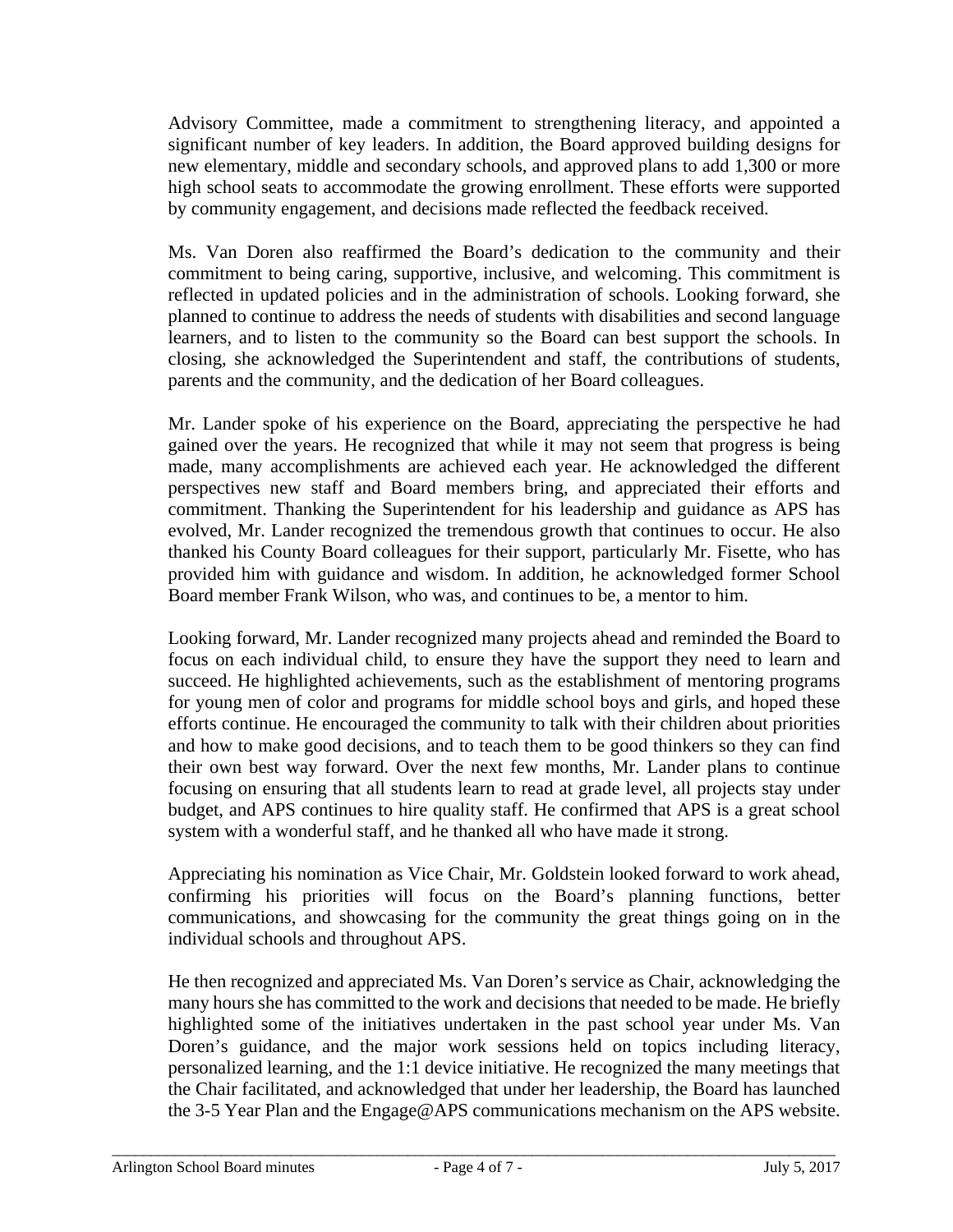He confirmed that Ms. Van Doren ably managed all ceremonial aspects of the Chair's role, served as liaison to schools and other groups, and provided oversight of all Board correspondence. She was also primarily responsible for ensuring ongoing collaboration with the County Board and County Manager. In closing, Mr. Goldstein thanked Ms. Van Doren for her herculean work over the past year.

Ms. Talento also thanked Ms. Van Doren for her strong and committed leadership, and for guiding APS through a hard but successful year. She looked forward to working with Dr. Kanninen and Mr. Goldstein as the new leadership of the Board. As the newest member, Ms. Talento appreciated the guidance and advice of her School Board as well as her County Board colleagues, and recognized the tremendous amount of work that each Board member does. She also appreciated the County Board's demonstration of support for the schools in passing a budget that met APS needs.

Noting challenges that Arlington has faced since she joined the Board in January, particularly related to immigration, Ms. Talento appreciated both Boards for their teamwork to ensure that Arlington is a welcoming and inclusive community, and for advocating for all members of the community. She also commented on the political divide that affected APS students, and acknowledged that the courage demonstrated by students, both immigrants and the students on the two different sides of the political debate, was humbling and impressive. She appreciated the community for having those challenging conversations, and recognized that there will be more challenges ahead.

Looking forward, Ms. Talento will advocate for mental health awareness in education, and will work to provide needed support to students. She remains committed to eliminating the gap, and will focus on each student and ensuring access to opportunities for all. She will work to strengthen community outreach, specifically to communities that don't always have a voice, so that all are heard and APS moves forward with decisions that support every individual. In closing, she thanked her School and County colleagues and looked forward to continued collaboration, communication and engagement with all communities. She recognized that challenges ahead will require strong leadership and a focus on what is best for the community, and confirmed her commitment to meet those challenges.

Dr. Kanninen thanked her School Board colleagues for their passion and commitment to students, families and the community, and appreciated the opportunity to serve as Chair in the coming year. Acknowledging Ms. Van Doren for her hard work and the productive year that APS had, Dr. Kanninen also acknowledged the Superintendent, Executive Leadership Team, and school leaders, teachers and staff who are committed to the success of all children. She thanked the County Board members, the County Manager and other individuals who have shown their dedication to the schools and community. In addition, she appreciated her family, thanking them for inspiring, challenging and believing in her.

Confirming her belief in the students, teachers and staff, she recognized that the community's future depends on the hard work of APS in collaboration with the County Board and the community. She recognized the great work that has been done in Arlington over the years, and vowed to continue to build on that foundation. The School Board has identified priorities for the coming year, which are to support and empower teachers and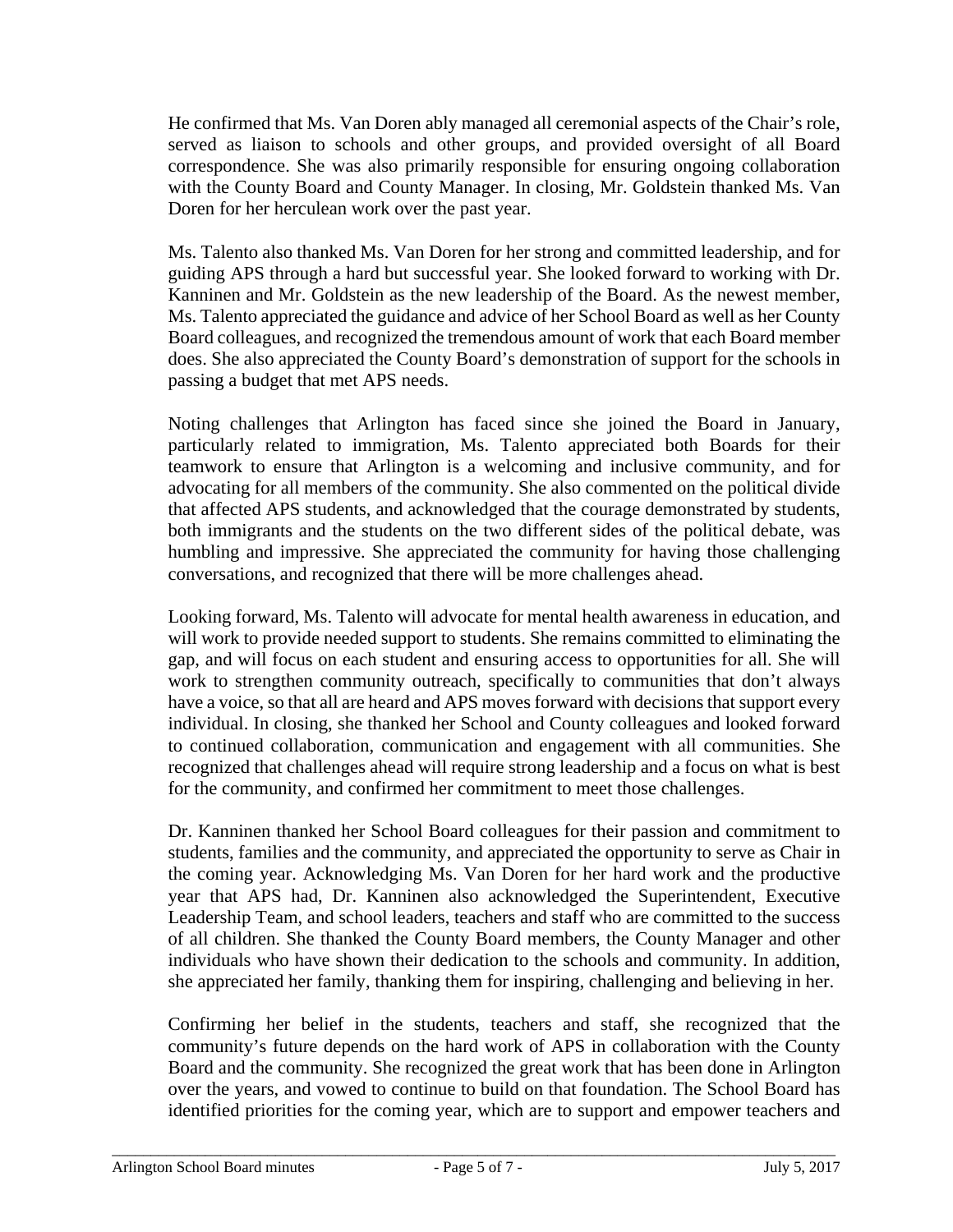staff; to strengthen school, family, and community relationships; and to develop a new Strategic Plan that supports the whole child and builds a vision for teaching and learning. Dr. Kanninen also highlighted additional work before the Board to develop new policies, continue to address enrollment growth, and build a sustainable school budget.

In closing, Dr. Kanninen recognized that the Board's agenda for the coming year is ambitious. To accomplish this work, she looks forward to collaborating, positively and constructively, with the Board, Superintendent and Executive Leadership Team, and with staff, school leaders, parents, students and the full community. She confirmed her belief that together, this group can make Arlington Public Schools the best that it can be.

Dr. Murphy congratulated the new Board leadership and looked forward to working with all Board members in the coming school year. He appreciated Ms. Van Doren for her exceptional leadership over the past year. Highlighting progress that APS made in 2016- 17, he celebrated student accomplishments and congratulated families, students and staff for their hard work. He acknowledged the exceptional team at APS including the Executive Leadership Team, principals, and teachers, and was excited to welcome new teachers and principals throughout APS.

Dr. Murphy acknowledged key priorities in the coming year, such as maintaining and fostering the instructional team, strengthening professional learning opportunities for staff, continued focus on the Arlington Tiered System of Support, and ensuring options and choices for students. He confirmed that additional work ahead includes formulating the new strategic plan, making decisions to address capital needs and projects, and supporting staff so they can continue to provide children with the resources they need. To be successful, APS will work together with families, the schools and County colleagues to make decisions that ensure the excellent schools are maintained for the future.

# **D. CITIZEN COMMENT ON NON-AGENDA ITEMS: None**

# **E. CONSENT ITEMS:** (12:48 PM)

*Mr. Lander moved for adoption of the consent agenda,* seconded by Ms. Talento. The motion was adopted in a vote of 5 – 0, with Mr. Goldstein, Dr. Kanninen, Mr. Lander, Ms. Talento and Ms. Van Doren voting affirmatively. The following items or actions were approved as a part of consent:

- 1. Minutes: REMOVED FROM AGENDA
- 2. Personnel actions

# P/E-SCALE PERSONNEL

- 5 Changes In Position/Salary
- 1 Resignation

### SUPPORT SERVICES PERSONNEL

1 Retirement